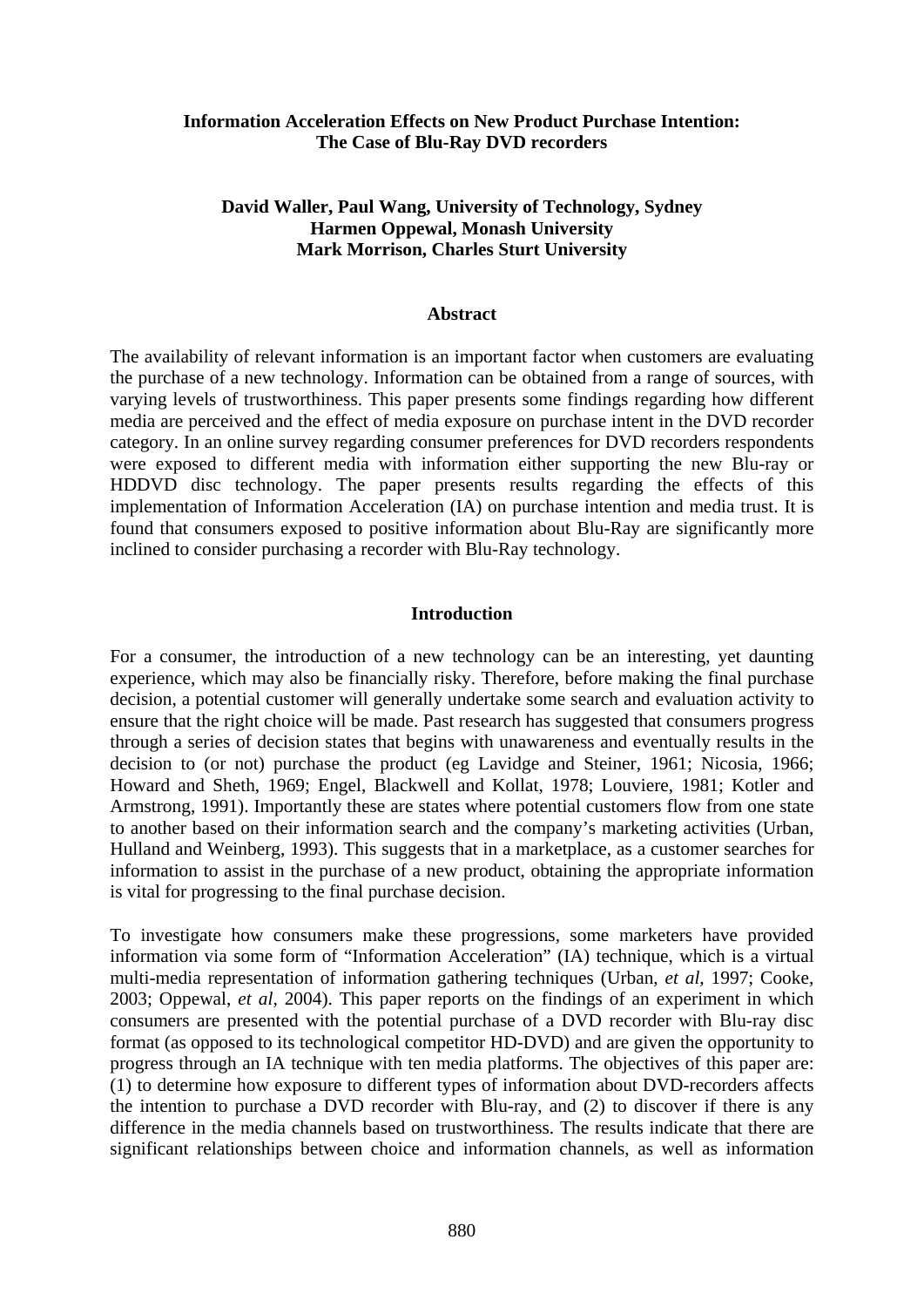channels and the level of trustworthiness, which raises important implications for new product marketers.

# **Background**

## **Information Search**

Information search has been defined as "the degree of attention, perception, and effort directed toward obtaining environmental data or information related to the specific purchase under consideration" (Beatty and Smith, 1987, 85). As it has been noted above, there is a strong link between a decision state and a consumer's level of information about their potential purchase (Kardes, *et al,* 1993; Urban, Hauser and Roberts, 1990; Urban, Hulland and Weinberg, 1993; Kalyanam and Putler, 1997; Urban *et al,* 1997). Urban, Hauser and Roberts, (1990), in fact, include the level of a consumer's information in its description of a decision state, stating that it is "a behavioural state that describes his/her (the consumer's) level of information about his/her potential purchase".

When contemplating a new purchase, consumers make a sequence of decisions, such as regarding what information to search for; where to search for information - which store or website to visit; what information they encounter, and from what source, e.g. TV commercial or word of mouth. For "high involvement" products, where there is an element of economic and/or social risk, this period will typically be longer than for "low involvement" products, varying between one day and up to several months, or longer (Schiffman and Kannuk, 1991). When considering the purchase of a new technology, as they move into a later stage of the process, consumers will increase their knowledge about the category, such as from the Internet and shop displays, and learn more about the technology in order to formulate their purchase preferences.

## **Information Acceleration**

 IA is a virtual multi-media representation of information gathering techniques that is intended to accelerate customers from unawareness through the purchase decision making process rapidly towards the later decision states (Urban, *et al,* 1997; Cooke, 2003). Consumers are presented with the opportunity to access information from a number of media sources, and after each major information exposure, respondents are then required to choose between choice sets that are systematically varied in terms of strategic options (products, brands, etc.) and attributes (price, colour, product options). The central idea of IA is that if marketers can provide consumers with sufficient context and information to enable them to realistically experience a future purchase situation, then preferences, purchase intentions, and information usage data can be reliably collected and modelled to forecast sales, product design and marketing programs.

Just like a consumer in the marketplace is confronted with a number of media choice options, in an IA experiment respondents are also presented with some media choice for information gathering regarding their potential purchase. The most practical media choices for an IA experiment are usually the ones which are commonly used by the general public, such as newspaper articles, sales assistants, advertising, and the WWW. For example, in Urban*, et al* (1997) the information simulated with the IA were from: advertising (magazine, newspaper, and television advertising), interviews (unrehearsed video of actual consumers), articles (simulated consumer information and trade publications), and showroom. For this study the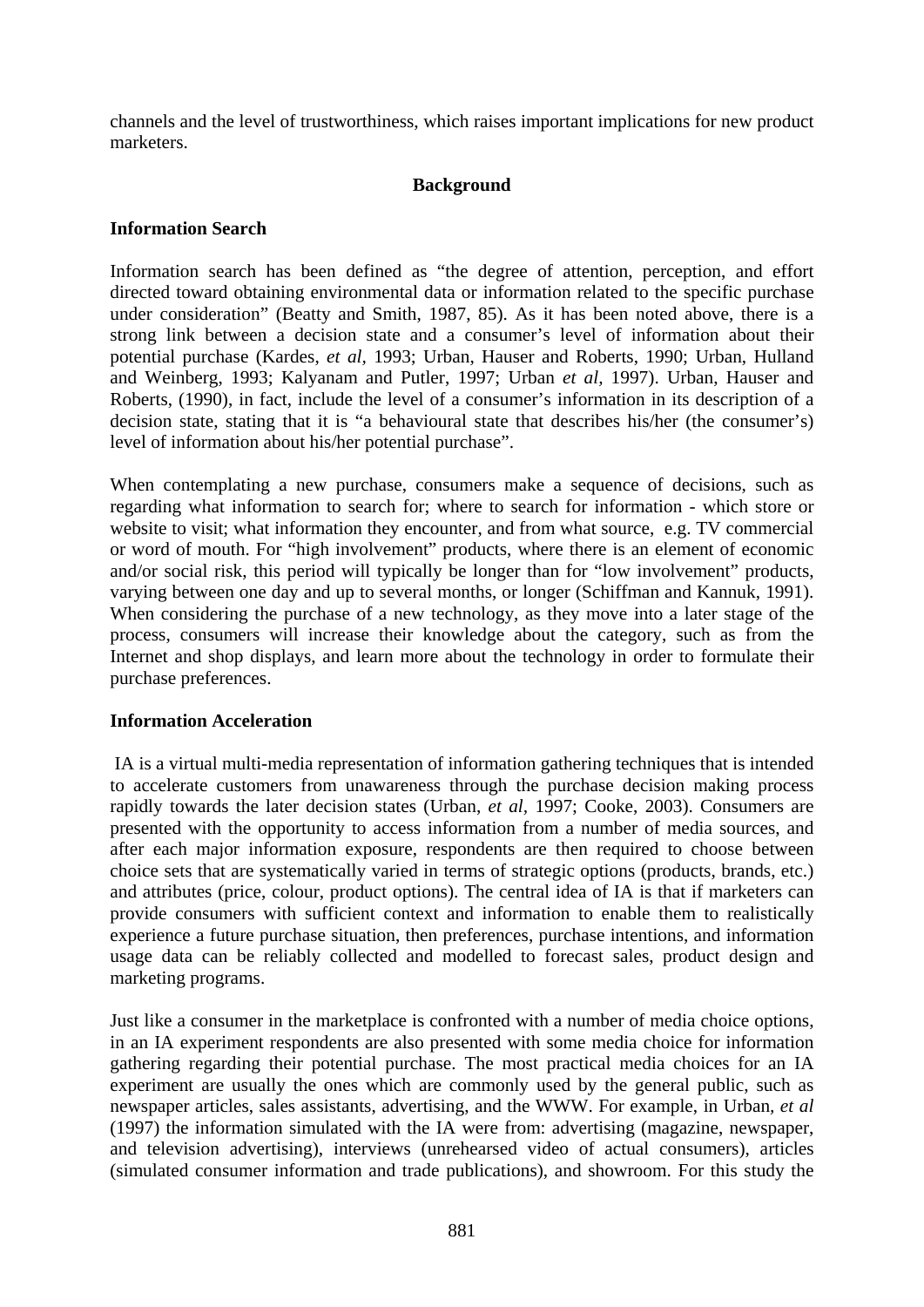IA information sources are videos of sales assistants, internet discussion forums, newspaper articles, and a general glossary of terms.

# **DVD Format Choice**

The new technology that is the focus of this study is DVD recorders, with a particular interest in the choice of a DVD with the new format Blu-ray, which is in direct competition with another format HD-DVD. In the area of home entertainment, DVDs have been an amazing success since they were introduced in 1990s and has all but replaced the Video Cassette Recorder (VCR) (Minett, 2004). Its diffusion into homes across the world has been incredible, with it claimed that sales of the first generation of DVDs displayed "the fastest growth ever for a consumer electronic product" (Anon, 2005). The first DVD player and discs were available in November 1996 in Japan. The DVD technology began to increase in popularity with DVD rentals topping VHS rentals in June 2003 and by 2005 many retailers announced plans to phase out the VHS format. Recent research on picture quality has seen Sony create the Blu-ray disc, while Toshiba's next generation system has resulted in HD-DVD, both using use blue laser technology and can store significantly more data than a standard DVD. The main differences between the formats are that they have different a surface layer, with Blu-ray being much thinner which means they cost more, however, they hold more data (Block, 2005). Therefore, similar to the battle between VHS and Betamax in the 1980s, two new incompatible formats are competing for adoption as the dominant design, but this time the preferred next generation optical standard for DVDs (Block 2005). The analysis in this study will concentrate on the results of an IA experiment on the choice of a DVD with a Blu-ray format.

# **Methodology**

To determine the effect of IA on the purchase intention for a DVD with Blu-ray format, the data was collected from a nation-wide on-line panel survey that resulted in 1283 responses. The survey included questions about DVDs and the knowledge of the new competing formats, as well as a choice experiment measuring DVD recorder preferences.

For the IA experiment the respondents were presented with a total of 10 information sources in a between-subjects design. The sources were selected to reflect various settings to obtain DVD information – sales assistant, internet discussion forums, and newspaper articles, as well as a general glossary of relevant terms. Specifically, sources 1 and 2 were videos of sales assistants promoting HD-DVD, sources 3 and 4 were videos of sales assistants promoting Blu-ray; source 5 was a general internet forum discussion, source 6 was an internet forum discussion favouring Blu-ray, source 7 was an internet forum discussion favouring HD-DVD, source 8 was a news article favouring HD-DVD in the newspaper The Australian, source 9 was a news article favouring Blu-ray in the newspaper The Daily Telegraph, and source 10 was a general glossary of relevant terms.

The respondents were also asked to indicate their opinions of the information sources based on a number of adjectives, including "trustworthiness". It is believed that when deciding on the choice of media channels during an information search, it is important that the information source should not just be available, but the information should be trusted. Knowing the most credible and trustworthy sources will help marketers of new technological products in choosing the best media strategy to gain the confidence of potential customers. This paper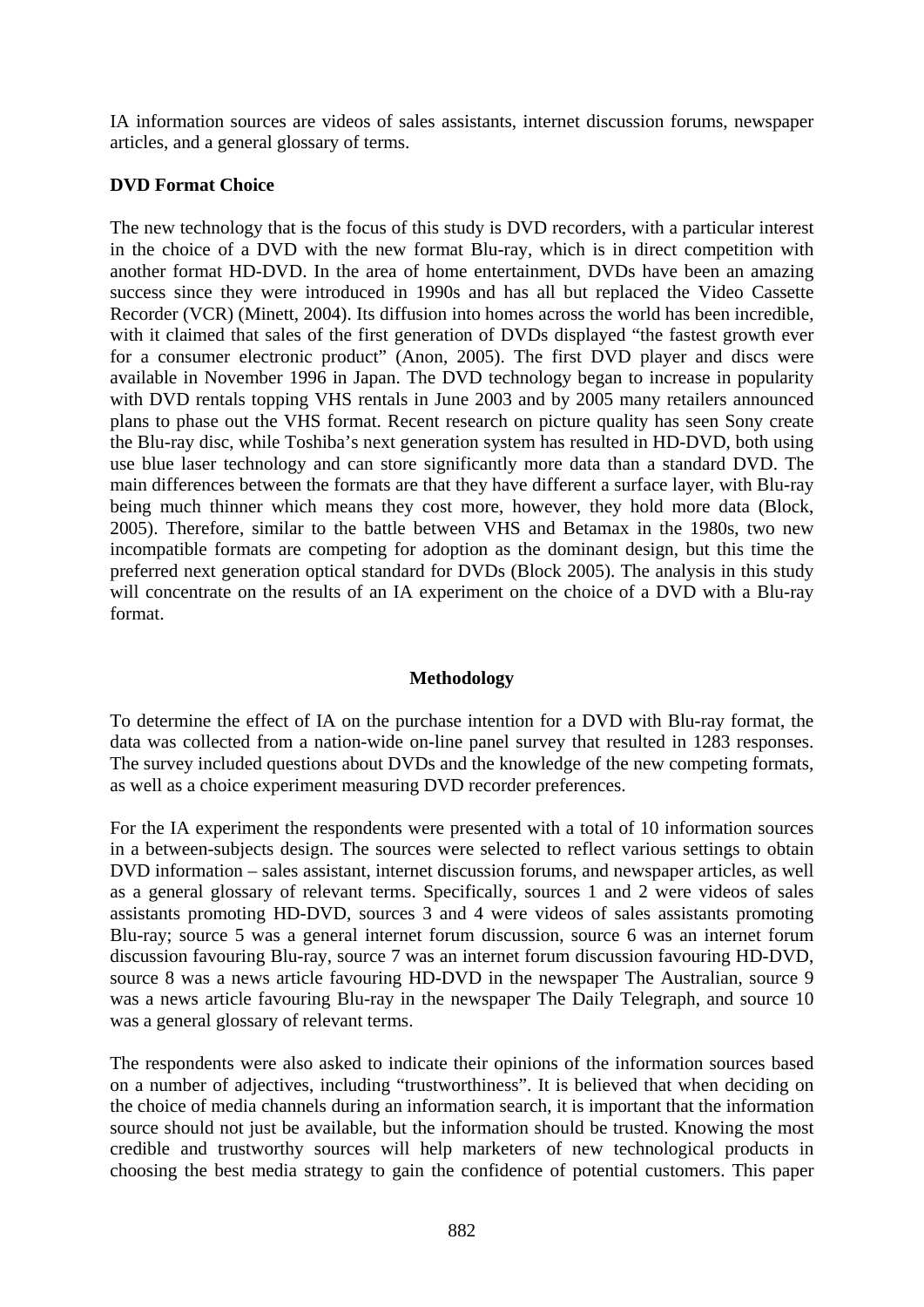will only report on the results relating IA and their stated intention to purchase the new DVD Blu-ray format, and the perceived trustworthiness of the various media channels. Purchase intention was measured by asking whether the respondent expected to purchase a recorder with Blu-Ray within the next 12 months (yes or no).

#### **Results**

As shown in Table 1, the overall binary logit model comparing Blu-ray purchase intention (whether to purchase a DVD with Blu-ray disc technology) across the 10 information channels is highly significant (Chi-square =  $34.557$ ,  $p < 0.001$ ). Looking at the individual ttests for each of the information channels, respondents who were exposed to the two sales videos supporting Blu-ray were significantly more likely to purchase a DVD recorder with the Blu-ray feature (t3 = 1.99, p < 0.05; t4 = 3.27, p < 0.01). On the other hand, those who were assigned to the two sales videos in favour of HD-DVD were significantly less likely to purchase a Blu-ray DVD recorder (t1 = -2.07,  $p < 0.05$ ; t2 = - 2.36,  $p < 0.05$ ). As expected, those respondents who read the Daily Telegraph newspaper article favouring Blu-ray were significantly more likely to purchase a Blu-ray DVD recorder (t9 = 2.92,  $p < 0.01$ ) and those who read the Internet discussion supporting HD-DVD were marginally more likely to purchase a Blu-ray DVD recorder (t=-1.69,  $p < 0.10$ ). This result answers objective 1.

| <b>Information Source and Blu-ray Purchase Intention</b>        |                                           |          |       |          |       |  |  |
|-----------------------------------------------------------------|-------------------------------------------|----------|-------|----------|-------|--|--|
| ID                                                              | <b>Chanel Description</b>                 | coeff    | s.e.  |          | p     |  |  |
|                                                                 | HD-DVD sales video 1                      | $-0.451$ | 0.218 | $-2.07$  | 0.038 |  |  |
| $\overline{2}$                                                  | HD-DVD sales video 2                      | $-0.512$ | 0.217 | $-2.36$  | 0.018 |  |  |
| 3                                                               | Blu-ray sales video 1                     | 0.336    | 0.169 | 1.99     | 0.047 |  |  |
| 4                                                               | Blu-ray sales video 2                     | 0.576    | 0.176 | 3.27     | 0.001 |  |  |
| $5^{\circ}$                                                     | Internet discussion 1 general             | 0.015    | 0.197 | 0.07     | 0.941 |  |  |
| 6                                                               | Internet discussion 2 Blu-ray             | 0.148    | 0.188 | 0.79     | 0.432 |  |  |
| 7                                                               | Internet discussion 3 HD-DVD              | $-0.357$ | 0.211 | $-1.69$  | 0.092 |  |  |
| 8                                                               | News article 1 HD-DVD in Australian       | $-0.252$ | 0.194 | $-1.30$  | 0.193 |  |  |
| 9                                                               | News article 2 Blu-ray in Daily Telegraph | 0.495    | 0.169 | 2.92     | 0.004 |  |  |
| 10                                                              | News 3 General glossary                   | 0.003    | 0.197 | 0.01     | 0.990 |  |  |
|                                                                 | Constant                                  | $-0.968$ | 0.065 | $-14.93$ | 0.000 |  |  |
| Log-likelihood: -731.181, Chi-square = $34.557$ , df=9, p=0.000 |                                           |          |       |          |       |  |  |

**Table 1: Binary Logit Model Result Linking** 

In addition to purchase intention, respondents were asked to indicate on a 5-point rating scale how trustworthy the information they obtained from the channel that was randomly assigned to them, ranging from 1 "not at all trustworthy" to 5 "extremely trustworthy". A one-way ANOVA was used to test the mean scores across the 10 information channels and results are summarised in Table 2. As shown, the overall ANOVA model is highly significant ( $F =$ 10.864,  $p < 0.001$ ), and the post-hoc multiple comparisons using Tukey's (1953) procedure suggest that there exist three distinctly different groups among the 10 information channels.

The sources perceived to be the most trustworthy included the news article supporting HD-DVD in the Australian newspaper and the neutral general glossary of DVD recorders. The Australian is a broadsheet newspaper which has coverage Australia-wide, while the glossary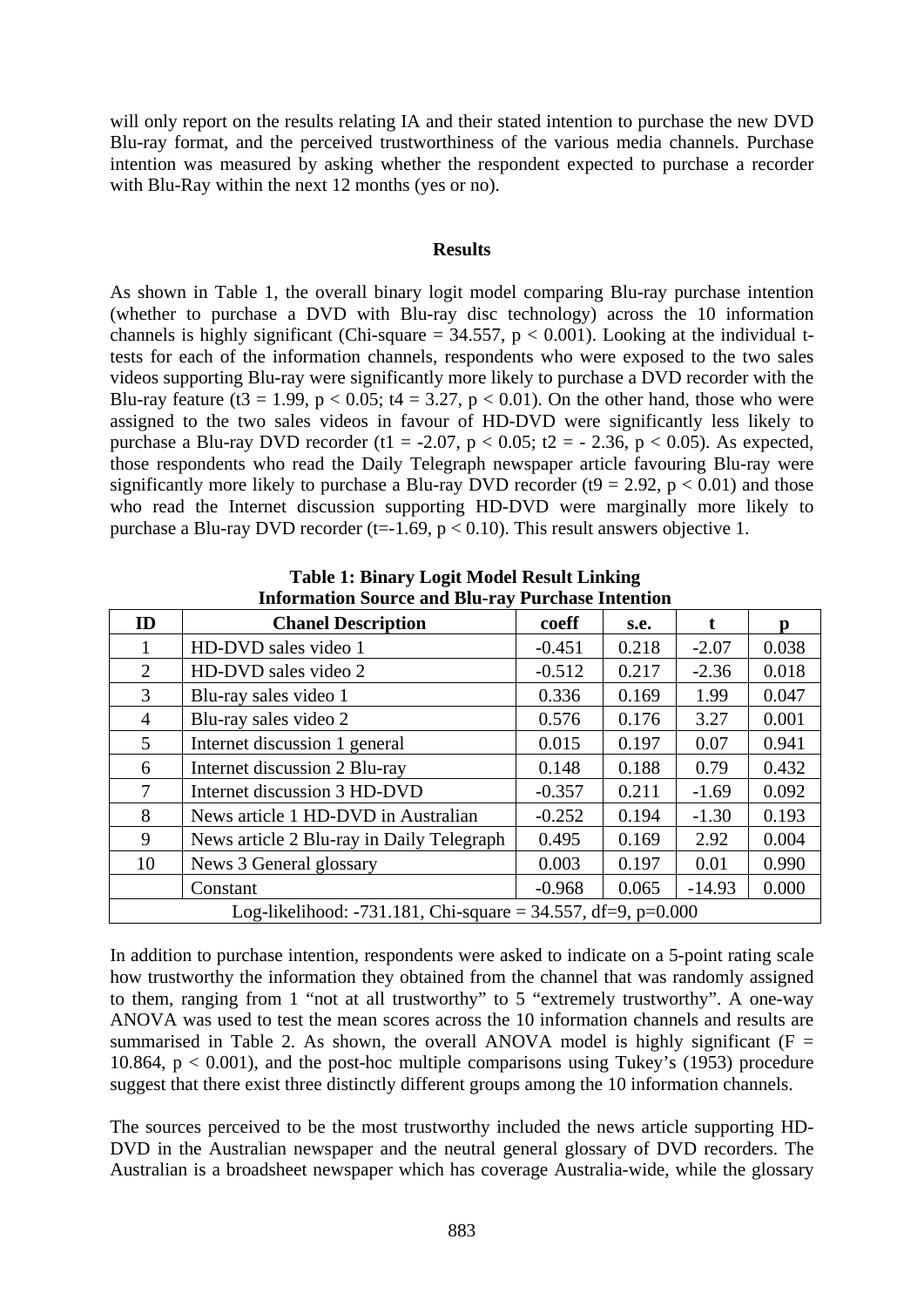was an unbiased dictionary of terms. They had the highest trustworthy scores among the three groups with a pooled average score of 2.962. The second group comprises the four sales videos plus the Daily Telegraph news article on Blu-ray. The Daily Telegraph is a tabloid newspaper primarily available in Sydney, while the videos presented sales assistants who present information but have a clear bias towards either HD-DVD or Blu-ray. Information channels in this group had medium average trustworthy scores among the three groups (their pooled average score was 2.771). The final group consists of the three Internet discussions, which had the lowest average trustworthy scores among the three groups (the pooled average score for this group was 2.367). These research findings answer objective 2.

| ID                                                                                   | <b>Channel Description</b>                | mean  | s.d.  | group          |  |  |  |
|--------------------------------------------------------------------------------------|-------------------------------------------|-------|-------|----------------|--|--|--|
| 8                                                                                    | News article 1 HD-DVD in Australian       | 2.936 | 0.821 |                |  |  |  |
| 10                                                                                   | News 3 General glossary                   | 2.992 | 0.914 |                |  |  |  |
|                                                                                      |                                           |       |       |                |  |  |  |
|                                                                                      | HD-DVD sales video 1                      | 2.893 | 0.870 | 2              |  |  |  |
| 2                                                                                    | HD-DVD sales video 2                      | 2.878 | 0.877 | $\overline{2}$ |  |  |  |
| 3                                                                                    | Blu-ray sales video 1                     | 2.767 | 0.847 | $\overline{2}$ |  |  |  |
| $\overline{4}$                                                                       | Blu-ray sales video 2                     | 2.764 | 0.955 | $\overline{2}$ |  |  |  |
| 9                                                                                    | News article 2 Blu-ray in Daily Telegraph | 2.576 | 0.901 | $\overline{2}$ |  |  |  |
|                                                                                      |                                           |       |       |                |  |  |  |
| 5                                                                                    | Internet discussion 1 general             | 2.508 | 0.889 | 3              |  |  |  |
| 6                                                                                    | Internet discussion 2 Blu-ray             | 2.246 | 0.856 | 3              |  |  |  |
| 7                                                                                    | Internet discussion 3 HD-DVD              | 2.349 | 0.852 | 3              |  |  |  |
| Note 1: ANOVA F = 10.864, df1=9, df2=1290, p-value = $0.000$                         |                                           |       |       |                |  |  |  |
| Note 2: Each group means are significantly different from one another at 0.01 level. |                                           |       |       |                |  |  |  |

**Table 2: One-Way ANOVA Result Comparing Trustworthy Mean Scores** 

### **Conclusion**

This paper has reported the preliminary results of an experiment in which consumers are presented with the potential purchase of a DVD recorder with Blu-ray disc format and are given the opportunity to progress through an IA technique with ten media platforms. The analysis found that there were significant relationships between the information channels and the purchase intention of Blu-ray, in particular, media sources that were pro-Blu-ray were significantly more likely to purchase a DVD recorder with the Blu-ray feature, while media sources that were pro-HD-DVD were significantly less likely to purchase a DVD recorder with the Blu-ray feature. This result would be an encouraging sign for marketers of new technological products in showing an important statistical link between information and format purchase intention. Further, analysing the respondents' perceptions of the trustworthiness of the various media channels found that a glossary and article in The Australian was more trustworthy than sales assistants and an article in The Daily Telegraph, and particularly internet. It is, therefore, important for marketers to discover the specific media sources that potential customers use for information gathering and perceive to be highly trustworthy, and ensure that their product/brand is included.

From these findings it appears that some important issues have been raised for marketers of new products in relation to consumer information gathering and media sources. Further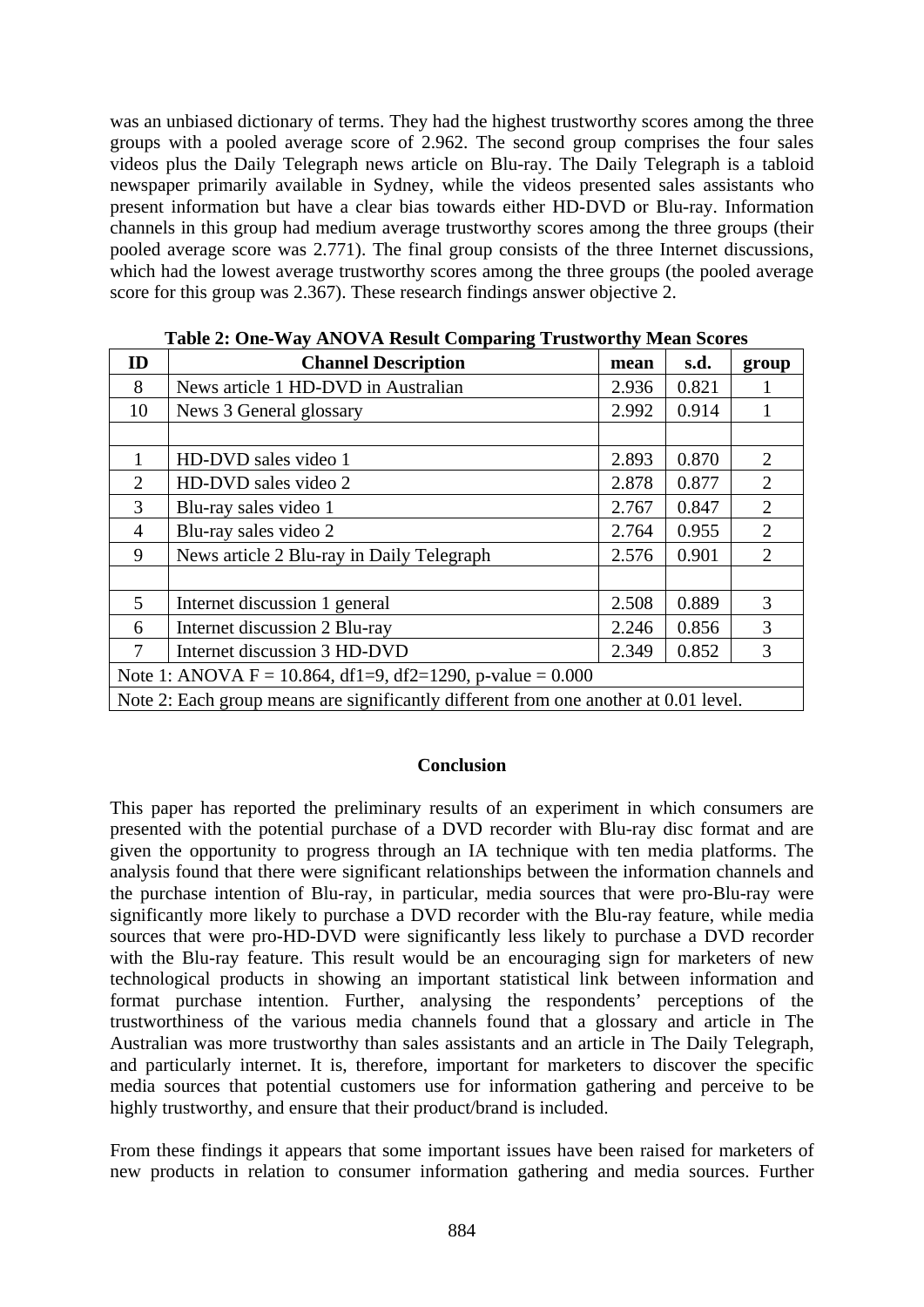research is recommended in this area to discover what media sources are used at different times in the decision making process, and the messages that are the most useful to the potential customer. Also it would be worthwhile to determine if there were any differences between various demographics and social groups. Additional refining of IA experiments can be very useful for market researchers to ensure realistic situations and reliable results. Finally, understanding the trustworthiness of various media formats can assist in more effective media selection. Therefore, by undertaking such research, new product marketers will be better able to satisfy the information needs of their potential customers, thereby being more effective in their overall promotional strategy.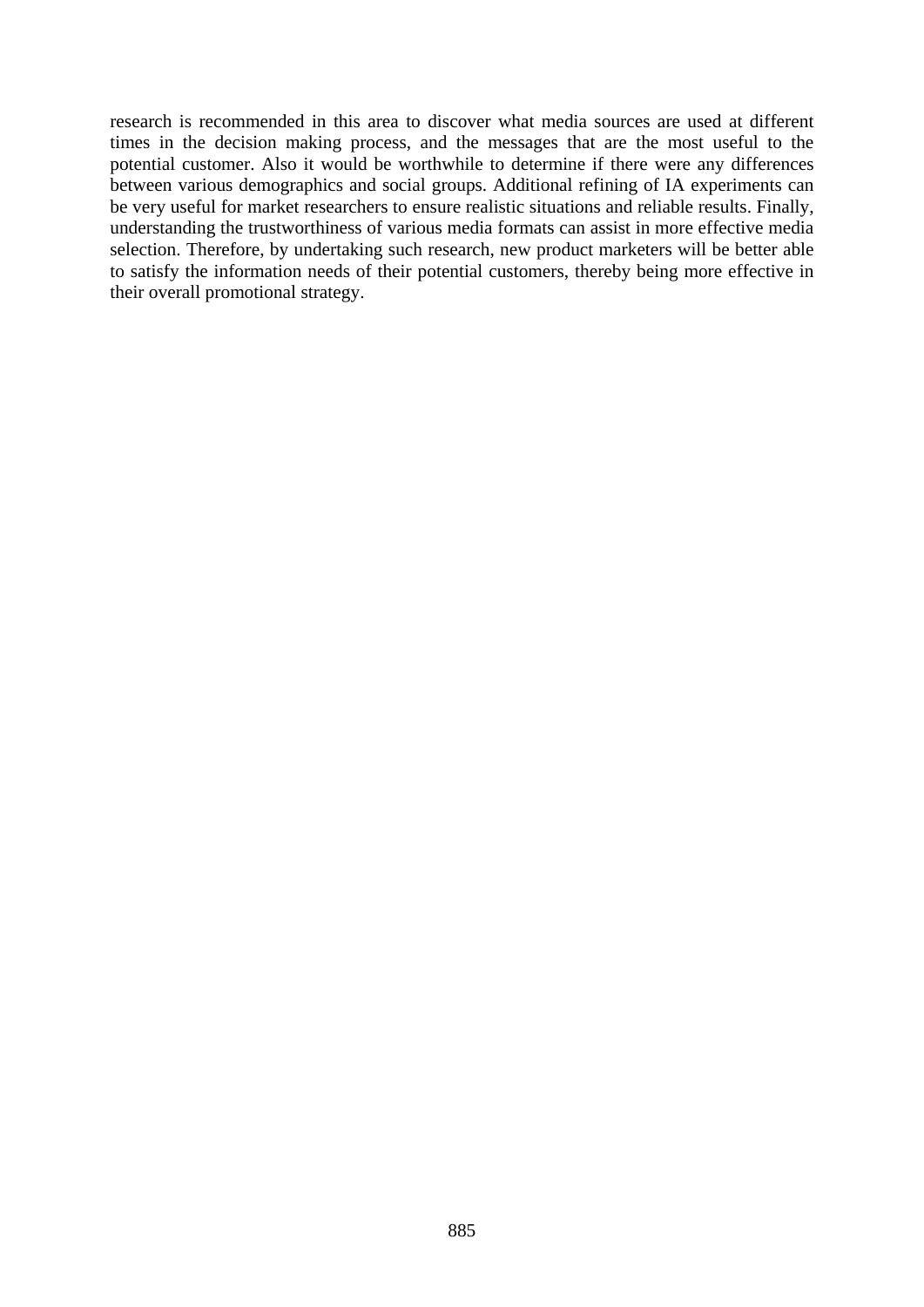#### **References**

Anon 2005. DVD Format Duel Worries Vendors IEE Electronic Systems Software, February/March, 6.

Beatty, S.E., Smith, S.M., 1987. External Search Effort: An Investigation Across Several Product Categories. Journal of Consumer Research 14 (June):83-95.

Block, R., 2005. Blu-ray vs HD DVD: State of the Union Division, engaget.com, 19 September, available from www. engaget.com.

Cooke, L., 2003. Information Acceleration and Visual Trends in Print, Television, and Web News Sources, Technical Communication Quarterly 12 (2), 155-181.

Engel, J.F., Kollat, D.T., Blackwell, R.D., 1978. Consumer Behaviour, 3rd. ed., The Dryden Press, Hinsdale, IL.

Howard, J.A., Sheth, J.N., 1969. The Theory of Buyer Behaviour, John Wiley & Sons, Inc., New York.

Kalyanam, K., Putler, D.S., 1997. Incorporating Demographic Variables in Brand Choice Models: An Indivisible Alternatives Framework, Marketing Science 16 (2): 166-181.

Kardes, F.R., Kalyanaram, G., Chandrashekaran, M., Dornoff, R.J., 1993. Brand Retrieval, Consideration Set Composition, Consumer Choice, and the Pioneering Advantage. Journal of Consumer Research 20 (June): 62-75.

Kotler, P., Armstrong, G., 1991. Principles of Marketing,  $5<sup>th</sup>$  edition, Prentice Hall, Englewood Cliffs, NJ.

Lavidge, R.J., Steiner, G.A., 1961. A Model for Predictive Measurements of Advertising Effectiveness, Journal of Marketing, October, 59-62.

Louviere, J.J., 1981. A Conceptual and Analytical Framework for the Analysis of Spatial and Travel Choices. Economic Geography 57 (4), 304-315.

Minett, Peter 2004. Getting Up To Speed with DVD recorders. IEE Electronic Systems and Software June/July: 19-23.

Nicosia, F.M., 1966. Consumer Decision Processes, Prentice Hall, Englewood Cliffs, NJ.

Oppewal, H., Morrison, M., Rungie, C., Waller, D., Wang, P., Louviere, J., Devinney, T., 2004. A Conceptual Model of Consumer Decision States Using Information Acceleration. In Wiley, J., Thirkell, P. (Eds.), Proceedings of the Australia New Zealand Marketing Academy Conference, Victoria University of Wellington, Wellington, CD Rom.

Schiffman, L.G., Kannuk, L.L., 1991. Consumer Behaviour.  $4<sup>th</sup>$  edition., Prentice Hall. Englewood Cliffs, NJ.